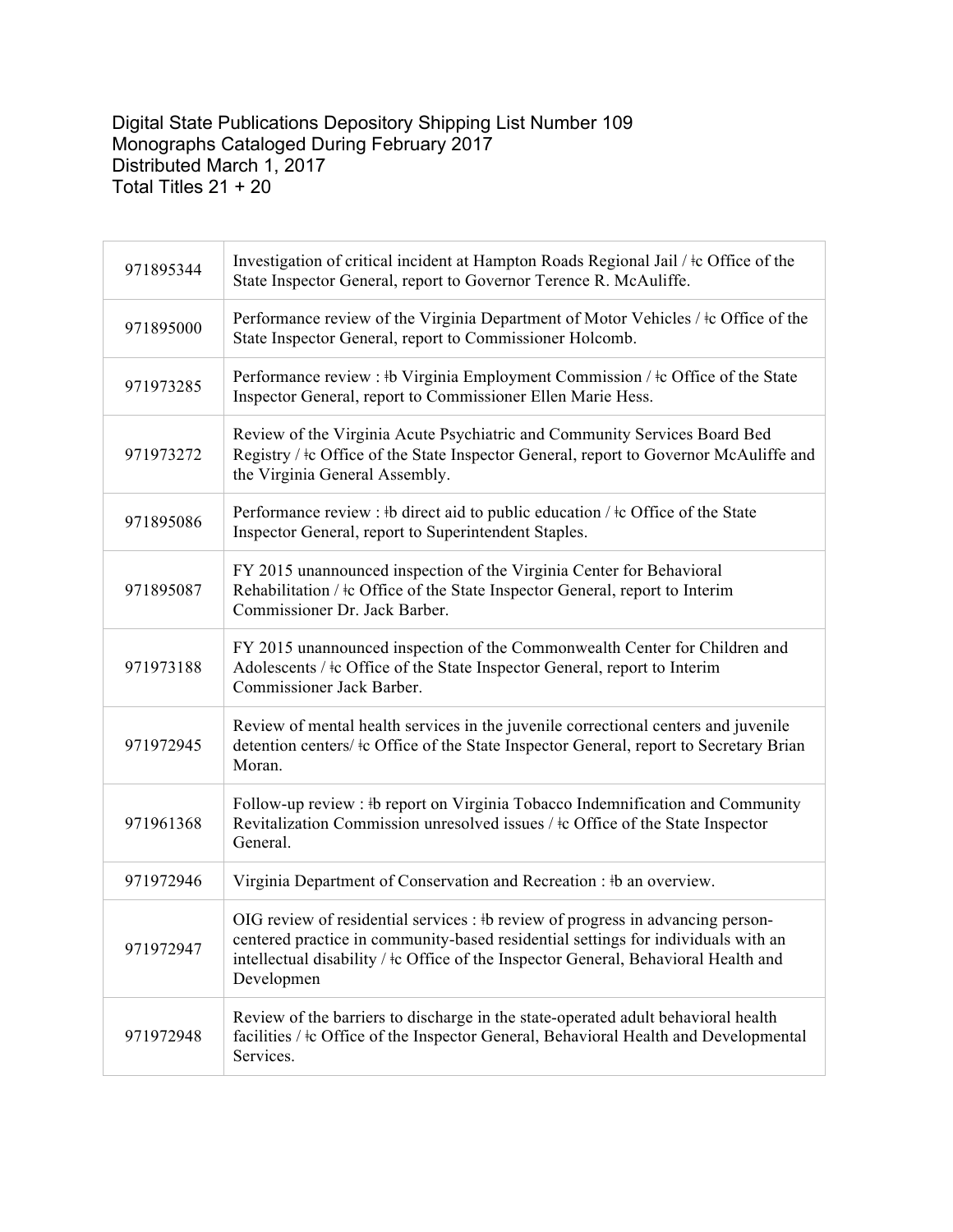| 971895345 | OIG review of emergency services : #b individuals meeting statutory criteria for<br>temporary detention not admitted to a psychiatric facility for further evaluation and<br>treatment / $\pm c$ Office of the Inspector General, Behavioral Health and Developmental<br>Serv |
|-----------|-------------------------------------------------------------------------------------------------------------------------------------------------------------------------------------------------------------------------------------------------------------------------------|
| 971973218 | OIG review of behavioral health forensic services $/$ $\pm$ c Office of the Inspector<br>General, Behavioral Health and Developmental Services.                                                                                                                               |
| 971973219 | Inspection of the Commonwealth Center for Children and Adolescents / ‡c Office of<br>the State Inspector General, Behavioral Health and Developmental Services.                                                                                                               |
| 971973220 | Update of the biannual report for the Joint Commission on Health Care / $\pm c$ Office of<br>the State Inspector General, Behavioral Health and Developmental Services.                                                                                                       |
| 971973221 | PREA audit report : #b adult prisons & jails (River North Correctional Center).                                                                                                                                                                                               |
| 971973292 | PREA audit report : #b adult prisons & jails (Wallens Ridge State Prison).                                                                                                                                                                                                    |
| 971973266 | Alignment tables : #b agency key measures to societal indicators, 2008-2010 biennial<br>budget / $\pm c$ Council on Virginia's Future.                                                                                                                                        |
| 971973293 | Strategic planning and performance-based budgeting : #b examples of product / $\pm c$<br>Ric Brown.                                                                                                                                                                           |
| 971973294 | Virginia's scorecard : #b a tool for assessing progress and enhancing accountability /<br>te Council on Virginia's Future.                                                                                                                                                    |
| 973731695 | Critical outcomes in Virginia education / $\pm$ c Council on Virginia's Future.                                                                                                                                                                                               |
| 973731696 | Historical and legal context for regionalism / $\pm c$ Council on Virginia's Future.                                                                                                                                                                                          |
| 973731697 | Majors by career cluster / $\pm$ c John Tyler Community College.                                                                                                                                                                                                              |
| 973731698 | Title IX / $\pm$ c John Tyler Community College.                                                                                                                                                                                                                              |
| 973731846 | Title IX for dual enrollment students / $\pm$ c John Tyler Community College.                                                                                                                                                                                                 |
| 973731847 | DNA Notification Project update / ‡c Virginia State Crime Commission.                                                                                                                                                                                                         |
| 973731860 | Barrier crimes / ‡c Virginia State Crime Commission.                                                                                                                                                                                                                          |
| 973731861 | Digital impersonation and harassment / ‡c Virginia State Crime Commission.                                                                                                                                                                                                    |
| 973731862 | Expungement of juvenile records / ‡c Virginia State Crime Commission.                                                                                                                                                                                                         |
| 973731863 | Human trafficking and juvenile prostitution / $\pm c$ Virginia State Crime Commission.                                                                                                                                                                                        |